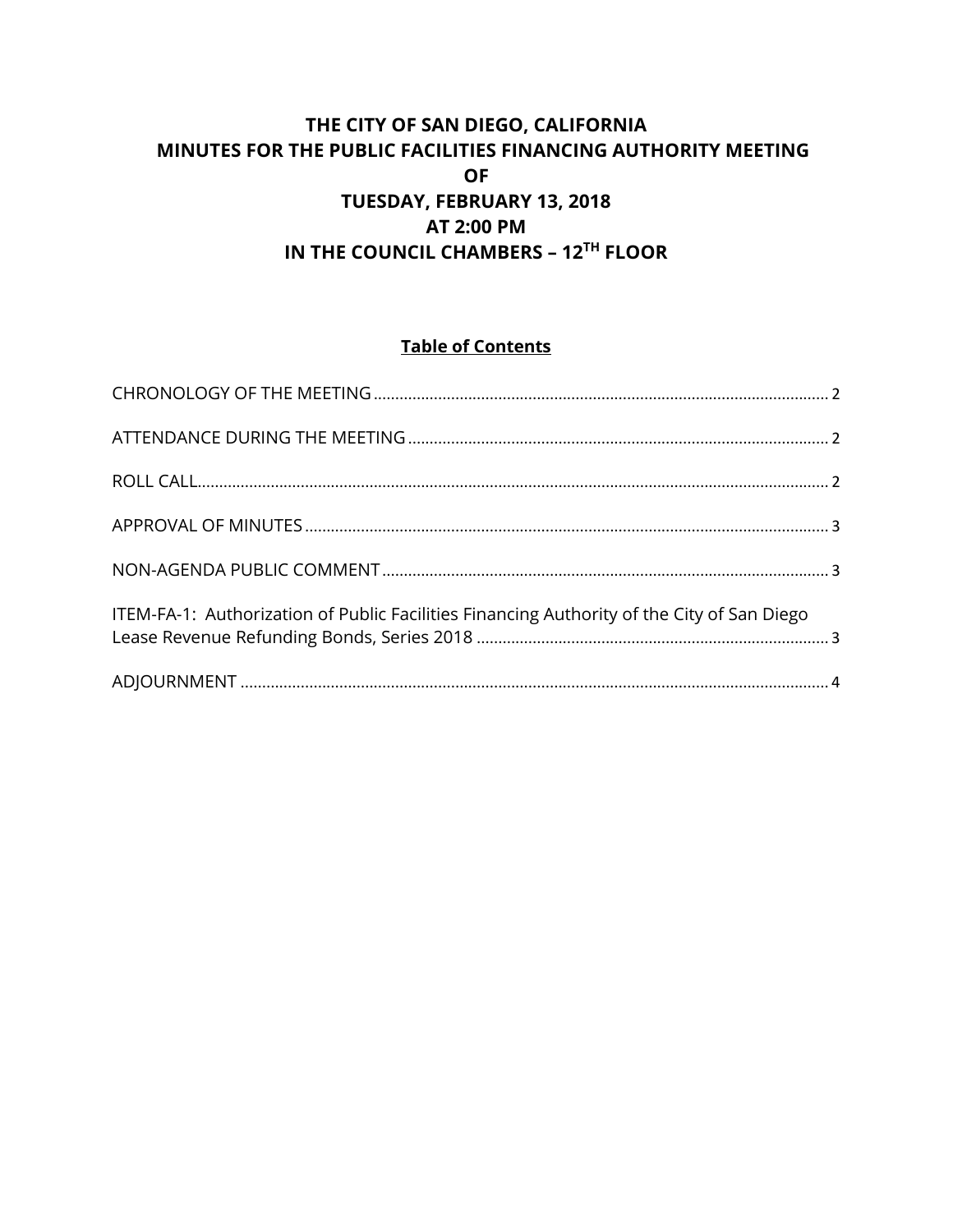#### <span id="page-1-0"></span>CHRONOLOGY OF THE MEETING

The meeting was called to order by Council President Cole at 2:03 p.m. The meeting was adjourned by Council President Cole at 2:08 p.m.

#### <span id="page-1-1"></span>ATTENDANCE DURING THE MEETING

PRESENT CD-1 Council President Pro Tem Bry CD-2 Councilmember Lorie Zapf CD-3 Councilmember Chris Ward CD-4 Council President Myrtle Cole CD-5 Councilmember Mark Kersey CD-6 Councilmember Chris Cate CD-7 Councilmember Scott Sherman CD-8 Councilmember David Alvarez CD-9 Councilmember Georgette Gómez

ABSENT None

CITY CLERK Maland (mrh).

## <span id="page-1-2"></span>ROLL CALL

(1) Council President Pro Tem Bry-present

- (2) Councilmember Zapf-present
- (3) Councilmember Ward-present
- (4) Council President Cole-present
- (5) Councilmember Kersey-present
- (6) Councilmember Cate-present
- (7) Councilmember Sherman-present
- (8) Councilmember Alvarez-present
- (9) Councilmember Gómez-present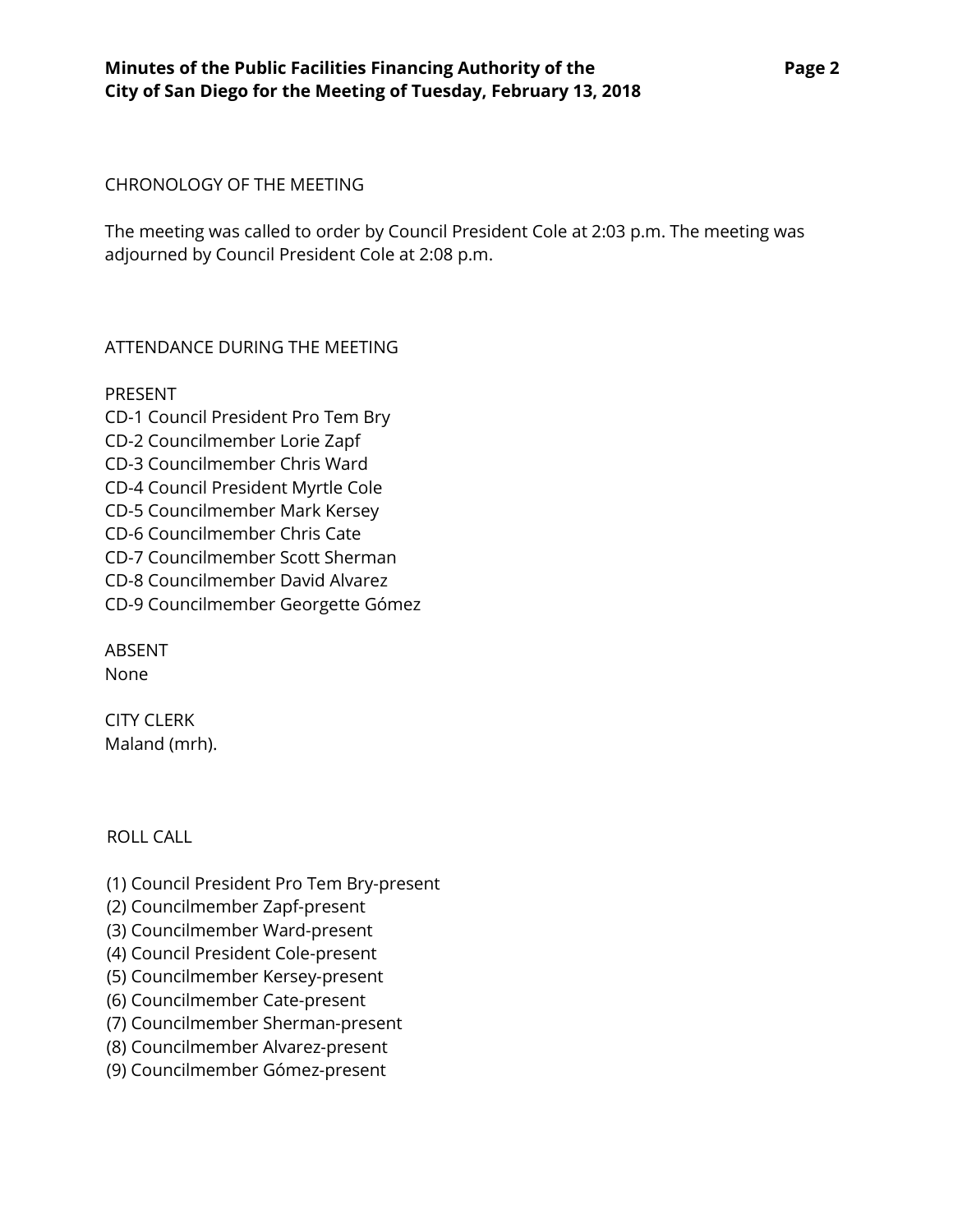#### <span id="page-2-0"></span>APPROVAL OF MINUTES

The Minutes of the following meeting were approved by Unanimous Consent.

APPROVED

01/30/2018 – Special Meeting

COUNCIL ACTION: Start Time: 2:03 PM

<span id="page-2-1"></span>NON-AGENDA PUBLIC COMMENT

PUBLIC COMMENT-1:

Martha Welch commented on bonds.

COUNCIL ACTION: Start Time: 2:04 PM

<span id="page-2-2"></span>ITEM-FA-1: Authorization of Public Facilities Financing Authority of the City of San Diego Lease Revenue Refunding Bonds, Series 2018.

Total Estimated Cost of Proposed Action and Funding Source:

There is no cost to the Authority.

Proposed Actions:

Adopt the following resolution:

(FA-2018-2) ADOPTED AS RESOLUTION FA-2018-2

Resolution of the Board of Commissioners of the Public Facilities Financing Authority authorizing the issuance and sale of the Public Facilities Financing Authority Lease Revenue Refunding Bonds, Series 2018, in a principal amount not-to-exceed